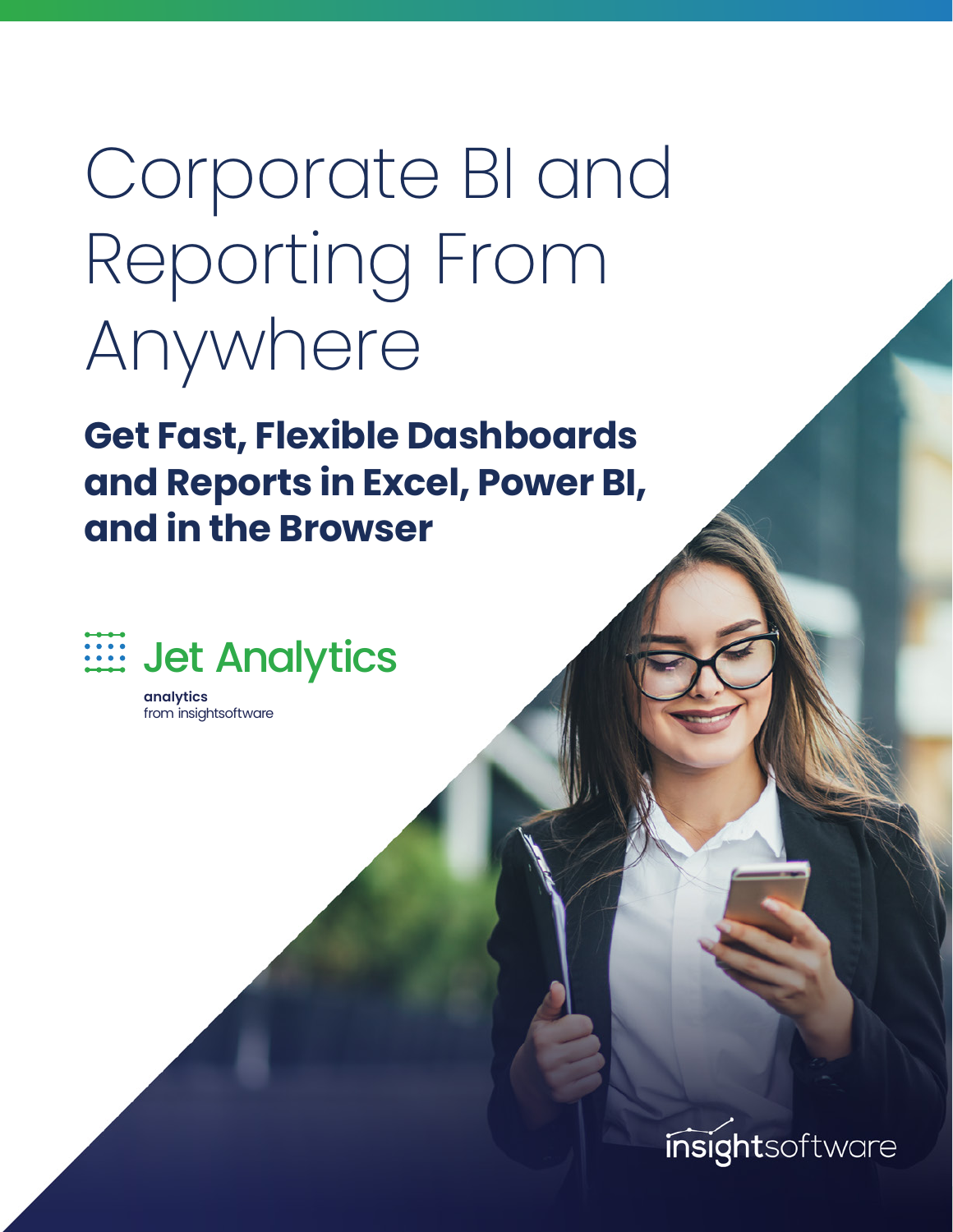

# Turn Data into Insight Immediately with Jet Analytics

Power BI's stunning interface is inexpensive, easy to install, and allows users to plan and execute faster.

## **Ensure Consistent and Accurate Analytics**

Establish a system of record that includes historical data and multiple data sources and guarantees that everyone is using the same information to run their reports.

- **>** Data preparation, automation, and modeling for fast, consistent analytics
- **>** Governed data that everyone in the business can rely on
- **>** Seamlessly connect and consolidate multiple data sources for one version of the truth
- **>** Build shared dimension structures and facilitate drill-across analysis
- **>** Track data changes over time to enable historical reporting

## **Built for Your ERP and Your Business**

舞

**Jet Hub** 

**SEE** Jet Hub | Dashboards

DASHBOARDS / INVENTORY ANALYSIS

On Hand Value by Product Type

Combine all of your data into a data warehouse, customizable cubes, and Tabular Models to create a single source of truth to underpin all your reporting and analytics.

- **>** Microsoft Dynamics 365 for Finance and Supply Chain Management
- **>** Microsoft Dynamics 365 Business Central
- **>** Microsoft Dynamics AX
- **>** Microsoft Dynamics NAV
- **>** Microsoft Dynamics GP
- **>** Connect and bring together an unlimited number of additional SQL data sources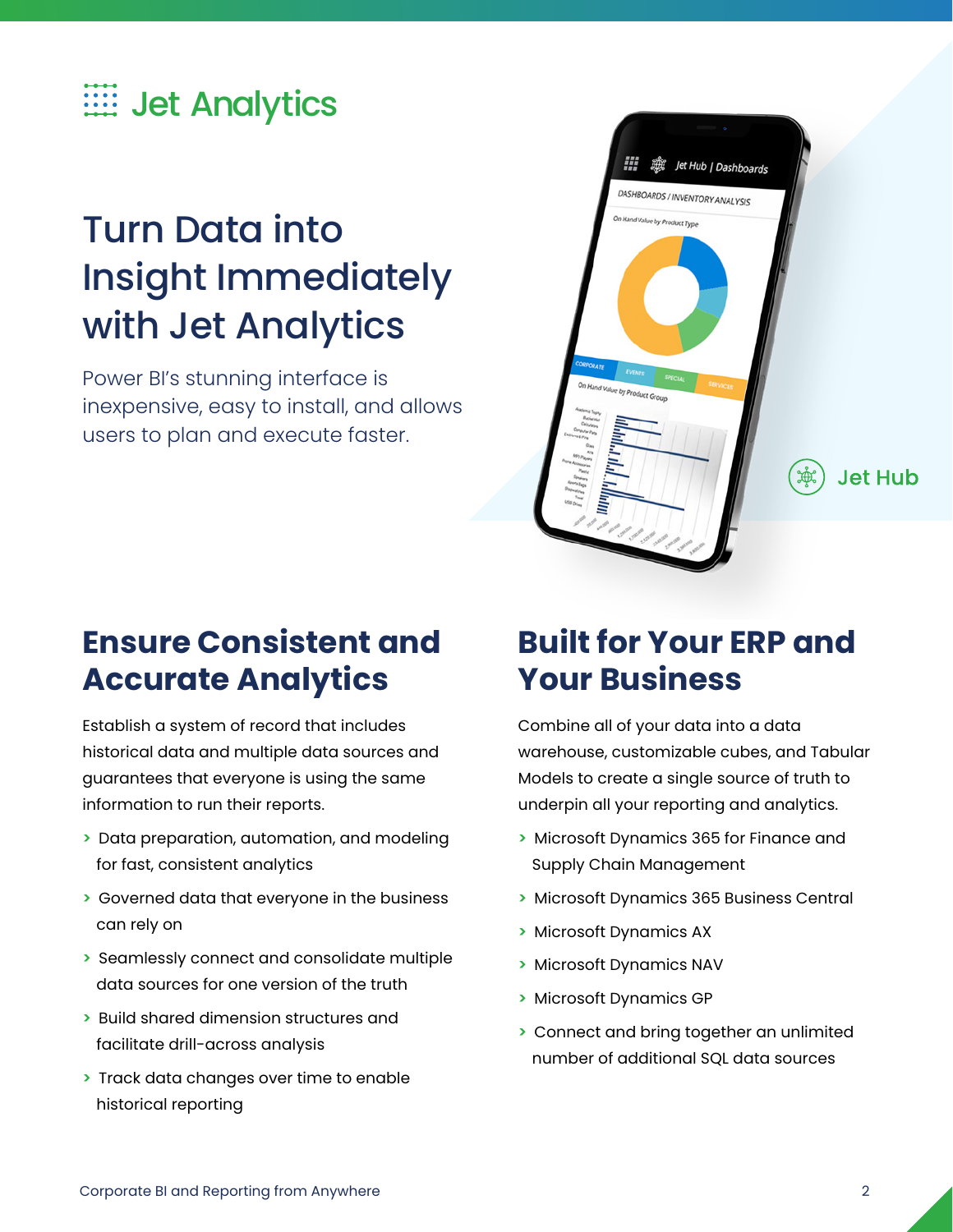

## **Reduce Total Cost of Ownership**

User-friendly data preparation, automation, and modeling tools to support all your reporting and analytics needs.

- **>** BI customization that is five times faster than traditional BI methodology or manual coding
- **>** Includes an unlimited number of users
- **>** No SQL coding required, reducing your dependency on experts or scarce third-party consultants
- **>** Eliminates the need to understand the underlying data structure
- **>** Less risk, faster ROI

## **Enable Self-Service Reporting and Analytics**

Establish a system of record that includes historical data and multiple data sources and guarantees that everyone is using the same information to run their reports.

- **>** Gain valuable business insight from day one
- **>** Build and share dashboards within minutes
- **>** Extensive report and dashboard template library

#### **"Since implementing Jet Analytics, the company has seen revenue growth of over 32 percent."**

**Mat Ealy** Kinsey's Archery



- **>** View data inside Excel or Microsoft Power BI
- **>** Access dashboards and reports from any web browser through the Jet Hub

## **Drive Reporting Performance**

Build cohesion and improve team output with a complete data preparation, automation, and modeling tool, and BI customization platform that is five times faster than manual coding.

- **>** Turnkey installation in hours, not months
- **>** Pre-built OLAP cubes, Tabular Models, and a data warehouse
- **>** Boost refresh times with star schemas, Tabular Models and OLAP cubes
- **>** Eliminate bottlenecks with ready-available query evaluation and database performance enhancing tools
- **>** Leverage incremental refresh to optimize systems usage